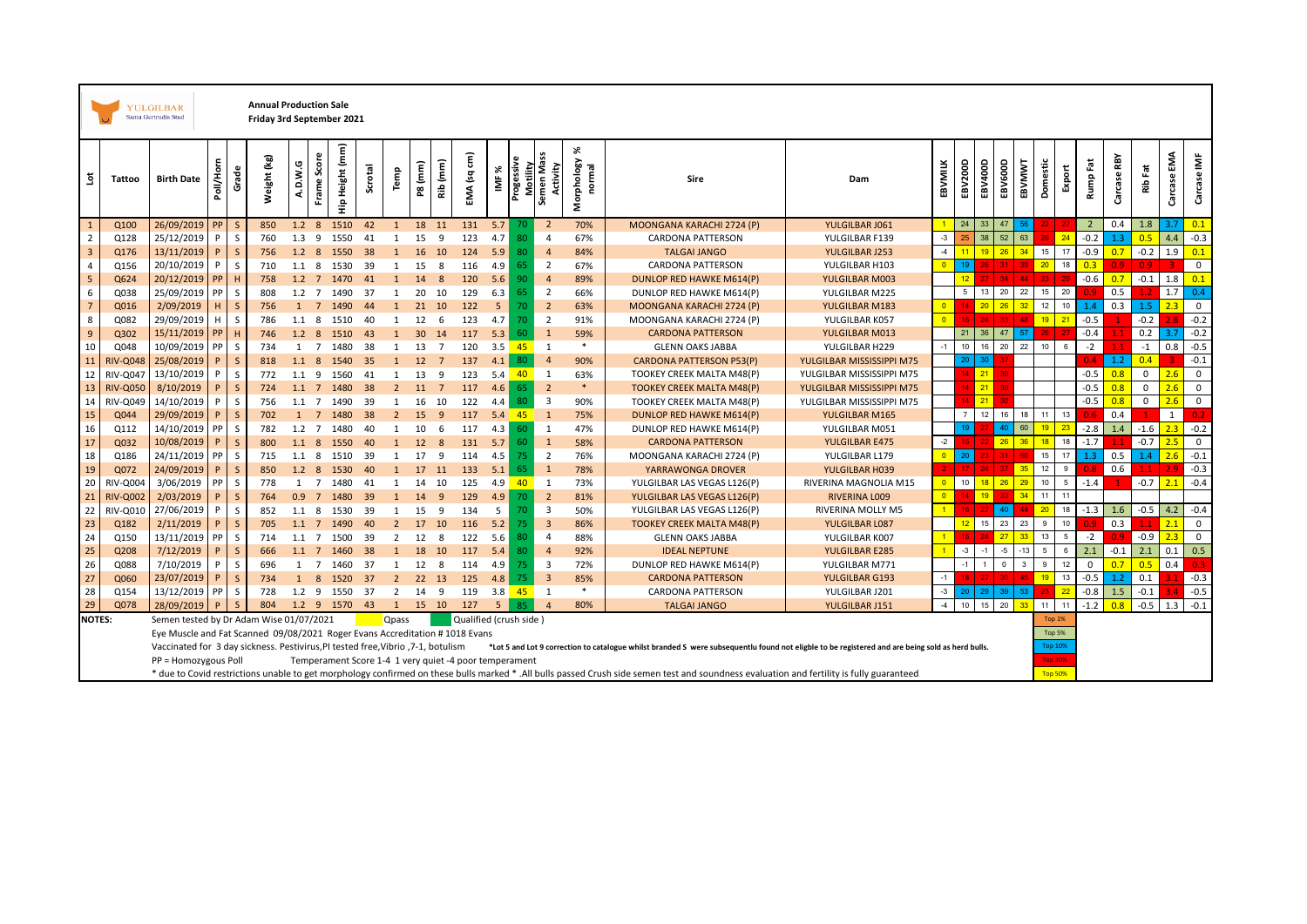| <b>Annual Production Sale</b><br><b>YULGILBAR</b><br>Santa Gertrudis Stud<br>Friday 3rd September 2021 |                 |                                                                                                                                                                  |           |              |             |                  |                |                 |         |                |                 |                |                        |                                                      |            |                                            |                           |                                                                                                                                                                                           |                            |         |                         |                  |                 |                |                |             |              |                |             |                |                  |
|--------------------------------------------------------------------------------------------------------|-----------------|------------------------------------------------------------------------------------------------------------------------------------------------------------------|-----------|--------------|-------------|------------------|----------------|-----------------|---------|----------------|-----------------|----------------|------------------------|------------------------------------------------------|------------|--------------------------------------------|---------------------------|-------------------------------------------------------------------------------------------------------------------------------------------------------------------------------------------|----------------------------|---------|-------------------------|------------------|-----------------|----------------|----------------|-------------|--------------|----------------|-------------|----------------|------------------|
| š                                                                                                      | Tattoo          | <b>Birth Date</b>                                                                                                                                                | Poll/Horn | Grade        | Weight (kg) | A.D.W.G          | Score<br>Frame | Hip Height (mm) | Scrotal | Temp           | P8 (mm)         | Rib (mm)       | EMA (sq cm)            | x<br>$\overline{\underline{\underline{\mathbf{z}}}}$ | Progessive | Motility<br>emen Mass<br>Activity<br>Semer | %<br>Morphology<br>normal | Sire                                                                                                                                                                                      | Dam                        | EBVMILK | EBV200D                 | EBV400D          | EBV600D         | EBVMWT         | Domestic       | Export      | Rump Fat     | RBY<br>Carcase | Fat<br>Rib  | Carcase EMA    | Carcase IMF      |
| 30                                                                                                     | Q096            | 3/10/2019                                                                                                                                                        | P.        | C            | 748         |                  |                | 1.1 8 1550      | 41      | $\overline{2}$ | 11              | $\overline{7}$ | 124                    | 4.2                                                  | 70         | $\overline{\mathbf{3}}$                    | 70%                       | MOONGANA KARACHI 2724 (P)                                                                                                                                                                 | YULGILBAR K181             |         | 21                      |                  | 41              | 61             | 16             | 16          | $-1$         | 1.4            | $-0.5$      | 3.6            | $-0.5$           |
| 31                                                                                                     | RIV-Q012        | 10/05/2019                                                                                                                                                       | PP        | S            | 780         | 1                | 8              | 1530            | 40      | 1              | 20              | 12             | 124                    | 5.1                                                  | 80         | $\overline{4}$                             | $\ast$                    | YULGILBAR LAS VEGAS L126(P)                                                                                                                                                               | RIVERINA MARTINI M019(P)   |         | 9                       | 16               | 20              |                | 11             | 8           |              |                |             |                |                  |
| 32                                                                                                     | <b>RIV-Q014</b> | 2/05/2019                                                                                                                                                        | P         | $\mathsf{S}$ | 878         | 1                | 8              | 1530            | 41      | $\mathbf{1}$   | 14              | 8              | 130                    | $\overline{4}$                                       | 80         | $\overline{4}$                             | 83%                       | YULGILBAR LAS VEGAS L126(P)                                                                                                                                                               | YULGILBAR G109(P)          |         |                         | 20               | 30              |                |                |             |              |                |             |                |                  |
| 33                                                                                                     | RIV-Q006        | 18/05/2019                                                                                                                                                       | P         | S            | 710         | 0.9 <sub>8</sub> |                | 1540            | 39      | 1              | 9               | 6              | 114                    | 3.6                                                  | 65         | $\overline{2}$                             | 73%                       | YULGILBAR LAS VEGAS L126(P)                                                                                                                                                               | YULGILBAR JASMINE J251(PS) |         | 10                      | 19 <sup>°</sup>  | 24              | 30             | 13             | 11          |              |                |             |                |                  |
| 34                                                                                                     | <b>RIV-Q016</b> | 15/11/2019                                                                                                                                                       | P         | $\mathsf{C}$ | 838         |                  |                | 1.3 8 1540 39   |         | $\mathbf{1}$   | 15              | 8              | 134                    | 5.2                                                  | 65         | $\overline{2}$                             | 64%                       | YULGILBAR LAS VEGAS L126(P)                                                                                                                                                               | <b>RIVERINA M007</b>       |         | $\,$ 9                  | 15               | 21              |                |                |             | $-0.6$       | 0.7            | $\mathbf 0$ | 1.7            | $-0.1$           |
| 35                                                                                                     | Q006            | 1/09/2019                                                                                                                                                        | P         | $\mathsf{s}$ | 800         | $1.1 \quad 7$    |                | 1490            | 42      | 1              | 13              | $\overline{7}$ | 121                    | 5                                                    | 70         | $\overline{2}$                             | 79%                       | DUNLOP RED HAWKE M614(P)                                                                                                                                                                  | YULGILBAR M195             |         | $\overline{7}$          | 13               | 19              |                |                |             | $-0.1$       | 0.7            | 0.5         | 1.2            | 0.3 <sub>1</sub> |
| 36                                                                                                     | <b>RIV-Q008</b> | 21/06/2019                                                                                                                                                       | P         | $\mathsf{s}$ | 698         | 0.9              | $\overline{7}$ | 1470            | 39      | $\overline{3}$ | 19              | 10             | 117                    | 5.1                                                  | 60         | $\mathbf{1}$                               | 57%                       | YULGILBAR LAS VEGAS L126(P)                                                                                                                                                               | YULGILBAR GRETCHEN G153(P) |         | $\overline{\mathbf{0}}$ | $\mathcal{P}$    | $\overline{4}$  | $-2$           | 3              |             | 1.2          | 0.1            | 1.3         | 0.3            | 0.1              |
| $37*$                                                                                                  | Q002            | 7/06/2019                                                                                                                                                        | P         | $\mathsf{C}$ | 864         | $1.1 \t 8$       |                | 1530            | 41      | 1              | 21              | 13             | 133                    | 5.9                                                  | 70         | $\overline{\mathbf{3}}$                    | 75%                       | YULGILBAR LIEUTENANT L68(PP)                                                                                                                                                              | YULGILBAR NIGHTINGALE N55  |         |                         | $-24$            | 30              |                |                |             | $-0.9$       | 0.6            | $-0.1$      | 2.5            | 0.1              |
| 38                                                                                                     | RIV-Q02         | 1/11/2019                                                                                                                                                        | P         | $\mathsf{S}$ | 758         |                  |                | 1.1 7 1480      | 40      | 1              | 27              | 12             | 119                    | 5.8                                                  | 85         | $\overline{4}$                             | 86%                       | YULGILBAR MAJOR GENERAL M78(PP)                                                                                                                                                           | YULGILBAR H265             |         | 22                      | 39               | 50              | 64             |                | 24          | $-1.9$       | 1.3            | $-0.9$      | 3.8            | $-0.3$           |
| 39                                                                                                     | Q178            | 20/11/2019                                                                                                                                                       | <b>PP</b> | S            | 728         | $1.1 \quad 8$    |                | 1510            | 40      | 1              | 13              | 9              | 119                    | 3.8                                                  | 80         | $\overline{4}$                             | 75%                       | TALGAI JANGO                                                                                                                                                                              | YULGILBAR K887             |         | 12                      | 16               | 25              | 36             | 12             | 12          | $-1.8$       | 1.3            | $-1.1$      | 1.7            | $-0.5$           |
| 40                                                                                                     | Q262            | 15/11/2019                                                                                                                                                       | P         | $\mathsf{s}$ | 762         | $1.2 \quad 7$    |                | 1470            | 39      | <sup>1</sup>   | 13              | 12             | 125                    | 5.6                                                  | 75         | $\overline{\mathbf{3}}$                    | $\ast$                    | <b>MULTIPLE SIRES</b>                                                                                                                                                                     | YULGILBAR MULTIPLE DAMS    |         |                         | 6                | 15              |                |                |             | $-0.7$       |                | $-0.2$      | 2.1            | 0.2 <sub>1</sub> |
| 41                                                                                                     | Q050            | 15/09/2019                                                                                                                                                       | P         | S            | 684         |                  |                | 1 7 1470 39     |         | $\overline{2}$ | 10              | 6              | 117                    | $\overline{4}$                                       | 65         | 1                                          | 43%                       | <b>CARDONA QUILLON</b>                                                                                                                                                                    | YULGILBAR K929             |         | 9                       | 9                | 12              |                |                |             | $-0.6$       |                | $-0.1$      | 1.4            | 0.1              |
| 42                                                                                                     | <b>RIV-Q04</b>  | 1/02/2020                                                                                                                                                        |           | $\mathsf{C}$ | 682         |                  |                | 1.2 8 1510 36   |         | <sup>1</sup>   | 15              | 9              | 111                    | 4.4                                                  | 70         | $\overline{z}$                             |                           | <b>CARDONA NOGOA</b>                                                                                                                                                                      | YULGILBAR H257             |         |                         | $24^{\circ}$     |                 |                |                |             | $-0.4$       |                | $\mathbf 0$ |                | $-0.1$           |
| 43                                                                                                     | Q022            | <b>WITHDRAWN</b>                                                                                                                                                 |           |              |             |                  |                |                 |         |                |                 |                |                        |                                                      |            |                                            |                           |                                                                                                                                                                                           |                            |         |                         |                  |                 |                |                |             |              |                |             |                |                  |
| 44                                                                                                     | Q066            | <b>WITHDRAWN</b>                                                                                                                                                 |           |              |             |                  |                |                 |         |                |                 |                |                        |                                                      |            |                                            |                           |                                                                                                                                                                                           |                            |         |                         |                  |                 |                |                |             |              |                |             |                |                  |
| 45                                                                                                     | Q008            | 1/09/2019                                                                                                                                                        | P         | $\mathsf{C}$ | 740         | 1                | $\overline{7}$ | 1500            | 40      | 2              | 13              | 8              | 115                    | 5.2                                                  | 65         | $\overline{2}$                             | 57%                       | DUNLOP RED HAWKE M614(P)                                                                                                                                                                  | YULGILBAR M139             |         | 8                       | 16               | 21              | 33             | 13             | 17          | $-1.8$       | 0.6            | $-1$        | 1              | 0.1              |
| 46                                                                                                     | Q030            | 12/09/2019                                                                                                                                                       | P         | $\mathsf{S}$ | 800         | $1.1 \quad 7$    |                | 1490            | 40      | 2              | 16              | 9              | 125                    | 4.9                                                  | 65         | $\overline{2}$                             | 56%                       | MOONGANA KARACHI 2724 (P)                                                                                                                                                                 | YULGILBAR M221             |         | 12                      | 17               | 26              | 35             | 10             | 9           |              | 0.7            | 1.1         | 2.7            | $-0.1$           |
| 47                                                                                                     | Q034            | 25/09/2019                                                                                                                                                       | H.        | $\mathsf{s}$ | 746         | $1.1 \quad 7$    |                | 1490            | 38      | 1              | 10              | 6              | 123                    | 4.7                                                  | 65         | $\overline{2}$                             | $\ast$                    | DUNLOP RED HAWKE M614(P)                                                                                                                                                                  | YULGILBAR M179             |         | 9                       | 19 <sup>°</sup>  | 24              | 33             | 15             | 13          | $-2.3$       | 1.3            | $-1.4$      | 1.8            | $-0.2$           |
| 48                                                                                                     | Q124            | 14/12/2019                                                                                                                                                       |           | $\mathsf{S}$ | 678         |                  |                | 1.1 7 1450      | 43      | $\mathbf{1}$   | 10              | 6              | 117                    | 4.5                                                  | $-40$      | $\overline{1}$                             | $\ast$                    | DUNLOP RED HAWKE M614(P)                                                                                                                                                                  | YULGILBAR M009             |         | 9                       | 17               | 20              | 3 <sub>0</sub> | 14             | 12          | $-2.4$       |                | $-1.4$      | 1.2            | $-0.1$           |
| 49                                                                                                     | Q092            | 29/09/2019                                                                                                                                                       | H         | S            | 712         | 1                | $\overline{7}$ | 1490            | 37      | 1              | 22              | 12             | 115                    | 6                                                    | 75         | $\overline{\mathbf{3}}$                    | 79%                       | MOONGANA KARACHI 2724 (P)                                                                                                                                                                 | YULGILBAR L055             | $-3$    | $5\phantom{.0}$         |                  | $5\overline{5}$ | 10             | 8              | 8           | 1.5          | $\mathbf 0$    | 1.5         | 1.2            | 0.4              |
| 50                                                                                                     | <b>RIV-Q03</b>  | 2/01/2020                                                                                                                                                        | H.        | $\mathsf{S}$ | 660         | $1.1 \quad 7$    |                | 1450            | 37      | $\mathbf{1}$   | 18              | 9              | 118                    | 4.9                                                  | 85         | $\overline{4}$                             | $\ast$                    | <b>CARDONA PATTERSON P53(P)</b>                                                                                                                                                           | YULGILBAR MISSISSIPPI M75  |         |                         | 30               |                 |                |                |             | $-0.4$       | 1.2            | 0.4         |                | $-0.1$           |
| 51                                                                                                     | Q010            | 2/09/2019                                                                                                                                                        | P         | S            | 790         | $1.1 \quad 7$    |                | 1500            | 40      | 2              | 11              | - 6            | 125                    | 5.2                                                  | 65         | $\overline{2}$                             | 72%                       | MOONGANA KARACHI 2724 (P)                                                                                                                                                                 | YULGILBAR M197             |         |                         | 19 <sup>°</sup>  | 29              |                | 14             | 14          | $-1.3$       | 1.2            | $-0.7$      |                | $-0.1$           |
| 52                                                                                                     | Q004            | 29/08/2019                                                                                                                                                       | P         | $\mathsf{S}$ | 736         | 1                | 6              | 1460            | 39      | <sup>1</sup>   | 12              | $\overline{7}$ | 120                    | $5\phantom{.0}$                                      | 80         | $\overline{4}$                             | 81%                       | MOONGANA KARACHI 2724 (P)                                                                                                                                                                 | YULGILBAR M103             |         | 12                      | 14               | 19              | 32             | 12             | 13          | $\mathsf{O}$ | 0.7            | 0.4         | 1.9            | 0.1              |
| 53                                                                                                     | <b>RIV-Q02</b>  | 15/10/2019                                                                                                                                                       | P         | S            | 750         | $1.1 \quad 7$    |                | 1480            | 36      | 1              | 13              | 8              | 119                    | 5.8                                                  | 75         | $\overline{\mathbf{3}}$                    | 87%                       | YULGILBAR MAJOR GENERAL M78(PP)                                                                                                                                                           | RIVERINA COO5              | $-2$    |                         | 26               | 35              | 27             | 17             | 22          | $-1.7$       | 0.5            | $-0.5$      | 1.4            | 0.3 <sub>1</sub> |
| 54                                                                                                     | Q218            | 22/11/2019                                                                                                                                                       | <b>PP</b> | $\mathsf{S}$ | 760         |                  |                | 1.2 8 1530      | 40      | $\mathbf{1}$   | 12 8            |                | 124                    | 5.9                                                  | $-40$      | $\mathbf{1}$                               | 60%                       | <b>TALGAI JANGO</b>                                                                                                                                                                       | YULGILBAR K075             | $-4$    | 10                      | 20               | 25              |                | 14             | 13          | $-2$         | 0.8            | $-1.2$      | $\overline{2}$ | $\mathsf 0$      |
| 55                                                                                                     | Q158            | 23/12/2019                                                                                                                                                       | P         | S            | 656         | $1.1\quad 6$     |                | 1430 37         |         | 1              | 14              | 8              | 113                    | 5.3                                                  | 70         | $\overline{2}$                             | 67%                       | YULGILBAR CO-OP J018                                                                                                                                                                      | YULGILBAR L149             | $-2$    | 10 <sup>1</sup>         | 14               | 15              | 19             | $\overline{7}$ | $5^{\circ}$ | $-0.2$       | $\mathsf 0$    | 0.4         | 0.7            | n 3.             |
| 56                                                                                                     | Q152            | 18/11/2019                                                                                                                                                       | P         | $\mathsf{S}$ | 674         |                  | $1 \quad 7$    | 1460            | 39      | $\mathbf{1}$   | 10 <sup>°</sup> | 6              | 114                    | 4.4                                                  | 80         | $\overline{4}$                             | 86%                       | <b>TALGAI HURRICANE</b>                                                                                                                                                                   | YULGILBAR K261             |         | 9                       | 10 <sup>10</sup> | 16              | 21             | 8              | 8           | $-1.4$       |                | $-0.7$      | 1.8            | $-0.1$           |
| 57                                                                                                     | RIV-Q040        | 22/11/2019                                                                                                                                                       | P         | $\mathsf{s}$ | 673         |                  |                | 1.1 7 1500      | 36      | 1              | 16              | 10             | 121                    | 4.6                                                  | 60         | $\mathbf{1}$                               | 83%                       | YULGILBAR MAJOR GENERAL M78(PP)                                                                                                                                                           | YULGILBAR G141             |         |                         | $16$   25        | $30-1$          | 41             | 17             | 16          |              | 0.7            | 0.9         | 2.7            | $\mathbf 0$      |
| 58                                                                                                     | Q306            | 15/11/2019                                                                                                                                                       | <b>PP</b> | H            | 710         |                  |                | 1.1 6 1440 36   |         | $2^{\circ}$    | 16 8            |                | 118                    | 4.8                                                  | 90         | $\overline{4}$                             | 76%                       | <b>DUNLOP RED HAWKE M614(P)</b>                                                                                                                                                           | YULGILBAR M223             |         | 2                       | $5\overline{5}$  | 12              | 11             | 9              | 13          |              | 0.7            |             | 1.4            | 0.1              |
| <b>NOTES:</b>                                                                                          |                 | Semen tested by Dr Adam Wise 01/07/2021                                                                                                                          |           |              |             |                  |                |                 |         | <b>Qpass</b>   |                 |                | Qualified (crush side) |                                                      |            |                                            |                           |                                                                                                                                                                                           |                            |         |                         |                  |                 |                | <b>Top 1%</b>  |             |              |                |             |                |                  |
|                                                                                                        |                 | Eye Muscle and Fat Scanned 09/08/2021 Roger Evans Accreditation #1018 Evans                                                                                      |           |              |             |                  |                |                 |         |                |                 |                |                        |                                                      |            |                                            |                           | *Lot 58 correction to catalogue whilst branded S was not eligble to be registered and is being sold as a herd bull                                                                        |                            |         |                         |                  |                 |                | <b>Top 5%</b>  |             |              |                |             |                |                  |
|                                                                                                        |                 | *Lot 37 did not classify due to being wide through the shoulders/front legs<br>Vaccinated for 3 day sickness. Pestivirus, PI tested free, Vibrio , 7-1, botulism |           |              |             |                  |                |                 |         |                |                 |                |                        | <b>Top 10%</b>                                       |            |                                            |                           |                                                                                                                                                                                           |                            |         |                         |                  |                 |                |                |             |              |                |             |                |                  |
|                                                                                                        |                 | PP = Homozygous Poll<br>Temperament Score 1-4 1 very quiet -4 poor temperament                                                                                   |           |              |             |                  |                |                 |         |                |                 |                |                        | <b>Top 30%</b>                                       |            |                                            |                           |                                                                                                                                                                                           |                            |         |                         |                  |                 |                |                |             |              |                |             |                |                  |
|                                                                                                        |                 |                                                                                                                                                                  |           |              |             |                  |                |                 |         |                |                 |                |                        |                                                      |            |                                            |                           | * due to Covid restrictions unable to get morphology confirmed on these bulls marked * .All bulls passed Crush side semen test and soundness evaluation and fertility is fully guaranteed |                            |         |                         |                  |                 |                | <b>Top 50%</b> |             |              |                |             |                |                  |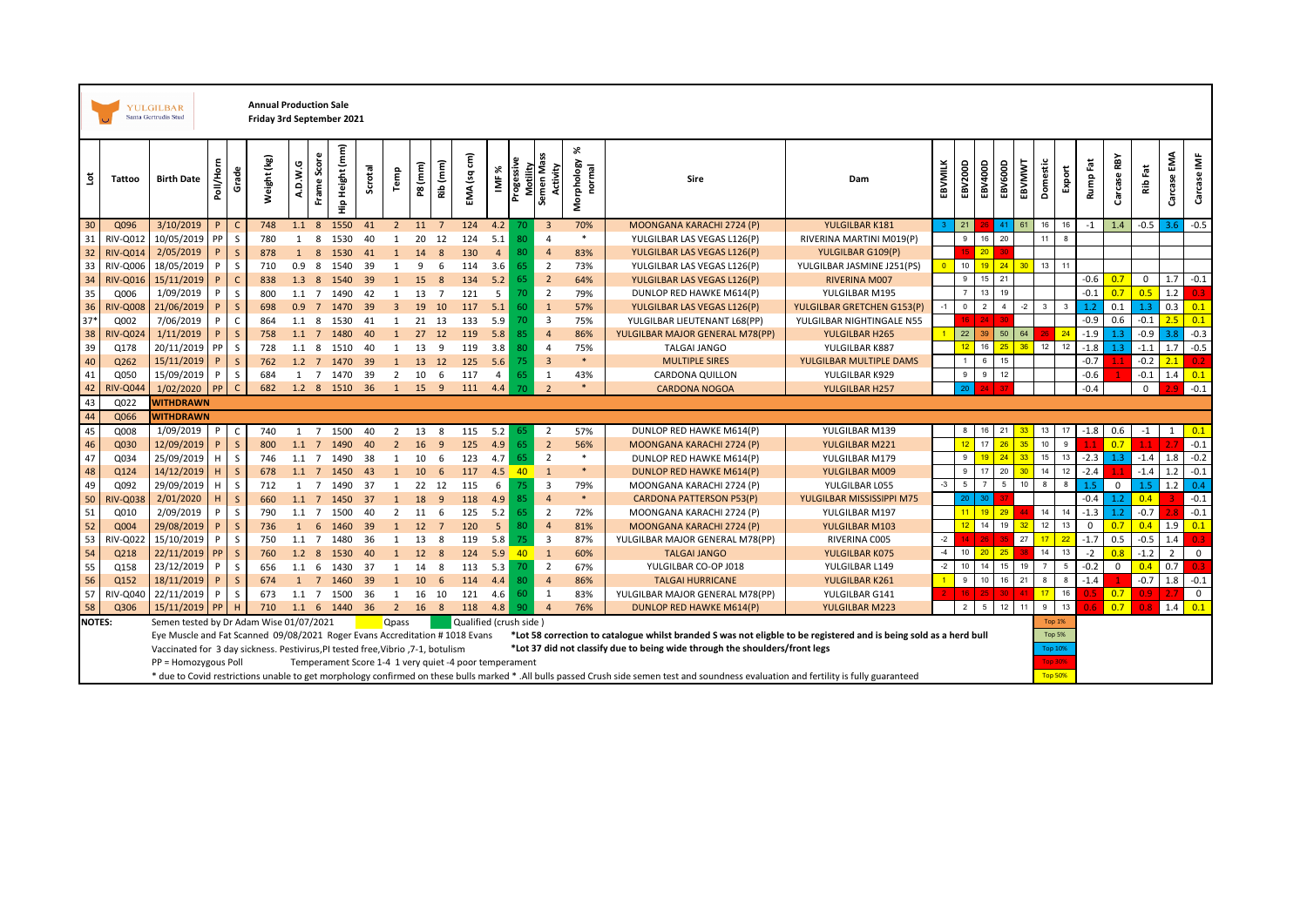|               |          | <b>Annual Production Sale</b><br>YULGILBAR<br>Santa Gertrudis Stud<br>Friday 3rd September 2021                        |           |              |             |                  |                |                                                        |         |                |                |                |                        |                                                                  |            |                                    |                 |        |                                                                                                                                                                                           |                           |         |                 |                  |                         |             |                                |                |          |                |             |             |                  |
|---------------|----------|------------------------------------------------------------------------------------------------------------------------|-----------|--------------|-------------|------------------|----------------|--------------------------------------------------------|---------|----------------|----------------|----------------|------------------------|------------------------------------------------------------------|------------|------------------------------------|-----------------|--------|-------------------------------------------------------------------------------------------------------------------------------------------------------------------------------------------|---------------------------|---------|-----------------|------------------|-------------------------|-------------|--------------------------------|----------------|----------|----------------|-------------|-------------|------------------|
| ã             | Tattoo   | <b>Birth Date</b>                                                                                                      | Poll/Horn | Grade        | Weight (kg) | A.D.W.G          | Frame Score    | Hip Height (mm)                                        | Scrotal | Temp           | P8 (mm)        | Rib (mm)       | EMA (sq cm)            | ⋇<br>$\overline{\underline{\underline{\underline{\mathsf{v}}}}}$ | Progessive | Motility<br>Semen Mass<br>Activity | ℅<br>Morphology | normal | Sire                                                                                                                                                                                      | Dam                       | EBVMILK | EBV200D         | EBV400D          | EBV600D                 | EBVMWT      | Domestic                       | Export         | Rump Fat | RBY<br>Carcase | Ê           | Carcase EMA | Carcase IMF      |
| 59            | Q116     | 29/10/2019                                                                                                             |           | S            | 710         | $1.1\quad 6$     |                | 1450                                                   | 40      | $\overline{2}$ | 19 10          |                | 116                    | 4.4                                                              | $-40$      | 1                                  | 60%             |        | <b>DUNLOP RED HAWKE M614(P)</b>                                                                                                                                                           | YULGILBAR M233            |         |                 | 10               | 20                      | 19          |                                |                |          | 0.8            | 1.4         | 1.4         | 0.1              |
| 60            | Q260(ET) | 4/12/2019                                                                                                              | P         | S            | 670         | $\mathbf{1}$     | 6              | 1410                                                   | 33      | 1              | 16             | 9              | 110                    | 4.8                                                              | 65         | $\overline{2}$                     | 63%             |        | <b>GLEN OAKS MAGNATE (P)M81</b>                                                                                                                                                           | YULGILBAR MISSISSIPPI M75 |         |                 | 19               | 25                      |             |                                |                |          |                |             |             |                  |
| 61            | Q122     | 10/02/2020                                                                                                             | PP        | $\mathsf{S}$ | 652         |                  |                | 1.2 7 1440                                             | 39      | $\bullet$      | 16             | - 9            | 111                    | 5.3                                                              | 65         | $\mathbf{1}$                       | $\ast$          |        | DUNLOP RED HAWKE M614(P)                                                                                                                                                                  | YULGILBAR M155            |         | $10$            | 18 <sup>°</sup>  | 25                      |             | 15                             | 16             | $-0.8$   |                | $\mathbf 0$ | 1.8         | 0.1              |
| 62            | Q142     | 8/12/2019                                                                                                              | PP        | S            | 598         |                  |                | 1 7 1490 34                                            |         | 2 12 9         |                |                | 109                    | 4.4                                                              | 70         | $\overline{\mathbf{3}}$            | 79%             |        | <b>CARDONA PATTERSON</b>                                                                                                                                                                  | YULGILBAR J137            | $-3$    | $\overline{7}$  | 14               | 10                      | 17          | 13                             | $\overline{7}$ | $-0.2$   | 0.8            | 0.3         | 1.4         | $-0.1$           |
| 63            | Q310     | <b>WITHDRAWN</b>                                                                                                       |           |              |             |                  |                |                                                        |         |                |                |                |                        |                                                                  |            |                                    |                 |        |                                                                                                                                                                                           |                           |         |                 |                  |                         |             |                                |                |          |                |             |             |                  |
| 64            | Q174     | 18/11/2019 PP                                                                                                          |           | S            | 692         | $1.1 \quad 7$    |                | 1500                                                   | 39      | 1              | 15             | 8              | 115                    | 4.6                                                              | 65         | 1                                  | 63%             |        | <b>TALGAI JANGO</b>                                                                                                                                                                       | YULGILBAR K1263           |         |                 | 10               | 15                      | 22          | 10                             | 12             | $-0.7$   | 0.8            | $-0.2$      | 1           | $\mathbf{0}$     |
| 65            | Q026     | 12/09/2019                                                                                                             |           | $\sf S$      | 684         | 1                | $7^{\circ}$    | 1470                                                   | 38      | 2              | 11             | 6              | 112                    | 4.5                                                              | 60         | $\mathbf{1}$                       | 50%             |        | DUNLOP RED HAWKE M614(P)                                                                                                                                                                  | <b>YULGILBAR M227</b>     |         |                 | 12               |                         | 28          | 14                             | 20             | $-1.1$   |                | $-0.4$      | 0.8         | 0.2.             |
| 66            | Q054     | 18/09/2019                                                                                                             | P         | $\mathsf{S}$ | 662         | 0.9 <sub>8</sub> |                | 1520                                                   | 37      | 1              | 11             | 6              | 114                    | 3.6                                                              | 80         | $\overline{4}$                     | 61%             |        | CARDONA PATTERSON                                                                                                                                                                         | YULGILBAR B105            | $-3$    | 9               | 13               |                         | 17          | 13                             | 10             | $-1.1$   | 1.2            | $-0.2$      | 1.6         | $-0.4$           |
| 67            | Q094     | 1/10/2019                                                                                                              |           | $\mathsf{C}$ | 778         |                  |                | 1.1 7 1470 38                                          |         | $\mathbf{1}$   | 20 10          |                | 118                    | 5.5                                                              | 60         | $\mathbf{1}$                       | 68%             |        | MOONGANA KARACHI 2724 (P)                                                                                                                                                                 | YULGILBAR J175            |         | 22              |                  |                         | 54          | 16                             | 18             | 1.3      | 0.1            | 1.4         | 2.5         | 0.1              |
| 68            | Q028     | <b>WITHDRAWN</b>                                                                                                       |           |              |             |                  |                |                                                        |         |                |                |                |                        |                                                                  |            |                                    |                 |        |                                                                                                                                                                                           |                           |         |                 |                  |                         |             |                                |                |          |                |             |             |                  |
| 69            | Q304     | 15/11/2019                                                                                                             | P         | S            | 728         |                  |                | 1.1 6 1430                                             | 38      | $\mathbf{1}$   | 15             | $\overline{7}$ | 115                    | 5.4                                                              | 60         | 1                                  | 75%             |        | DUNLOP RED HAWKE M614(P)                                                                                                                                                                  | YULGILBAR MULTIPLE DAMS   |         | $-2$            | 1                | 8                       |             |                                |                |          | 0.5            |             | 0.8         | 0.4              |
| 70            | Q126     | 7/12/2019                                                                                                              | P         | S            | 648         | 1                | $\overline{7}$ | 1460                                                   | 35      | 1              | 13             | $\overline{7}$ | 107                    | 4.2                                                              | 30         | 1                                  | *               |        | DUNLOP RED HAWKE M614(P)                                                                                                                                                                  | YULGILBAR M019            |         |                 | 20 <sup>°</sup>  | 27                      |             | 16                             | 18             | $-0.5$   | 0.8            | 0.1         | 1.9         | 0.1              |
| 71            | Q120     | 10/12/2019                                                                                                             | PP        | $\mathsf S$  | 700         | $1.1\quad6$      |                | 1420                                                   | 42      | $\mathbf{1}$   | 17             | 9              | 112                    | 5.5                                                              | 75         | $\overline{2}$                     | 79%             |        | DUNLOP RED HAWKE M614(P)                                                                                                                                                                  | YULGILBAR M213            |         | 8               | 14               | 23                      | 27          | 12                             | 19             |          | 0.2            |             | 1           | 0.5              |
| 72            | Q312     | 15/11/2019                                                                                                             | PP        | H            | 666         | 1                | $\overline{7}$ | 1460                                                   | 37      | 1              | 15             | 9              | 112                    | 5.2                                                              | 65         | 1                                  | 66%             |        | DUNLOP RED HAWKE M614(P)                                                                                                                                                                  | YULGILBAR M147            |         | $\mathbf{3}$    | $\overline{7}$   | 10                      |             | 9                              | 10             |          | 0.4            |             | 1.1         | 0.3 <sub>1</sub> |
| 73            | Q350     | 20/12/2019                                                                                                             | <b>PS</b> | <sub>S</sub> | 662         |                  |                | 1 6 1410                                               | - 40    | 1              | 11             | $\overline{7}$ | 120                    | 4.6                                                              | 65         | $\overline{2}$                     | 73%             |        | <b>MULTIPLE SIRE</b>                                                                                                                                                                      | YULGILBAR MULTIPLE DAMS   |         | $-5$            | $-4$             |                         |             |                                |                | $-1.4$   | 1.3            | $-0.8$      | 1.3         | $-0.1$           |
| 74            | Q202     | <b>WITHDRAWN</b>                                                                                                       |           |              |             |                  |                |                                                        |         |                |                |                |                        |                                                                  |            |                                    |                 |        |                                                                                                                                                                                           |                           |         |                 |                  |                         |             |                                |                |          |                |             |             |                  |
| 75            | Q062     | 10/08/2019                                                                                                             | H         | <sub>S</sub> | 718         | 1                | $\overline{7}$ | 1500                                                   | 41      | <sup>1</sup>   | 19             | 8              | 123                    | 5.2                                                              | 70.        | $\overline{3}$                     | 93%             |        | <b>CARDONA PATTERSON</b>                                                                                                                                                                  | YULGILBAR L217            |         |                 | 21               | 25                      | 28          |                                | 23             | 1.3      | 0.7            | 1.6         | 2.4         |                  |
| 76            | Q130     | 15/11/2019                                                                                                             | H         | S            | 784         |                  |                | 1.2 7 1520                                             | 40      | 1              | 13             | 9              | 120                    | 5.4                                                              | 90         | $\overline{4}$                     | $\ast$          |        | MOONGANA KARACHI 2724 (P)                                                                                                                                                                 | YULGILBAR K071            | $-2$    |                 |                  |                         |             | 18 <sup>1</sup>                | 18             |          | 0.5            |             |             | $\mathbf 0$      |
| 77            | Q108     | 14/10/2019                                                                                                             | н.        | $\mathsf S$  | 718         |                  |                | 1.1 7 1460                                             | 38      | 1              | 12             | $\overline{7}$ | 123                    | 4.3                                                              | 70         | $\overline{\mathbf{3}}$            | 65%             |        | YARRAWONGA DROVER                                                                                                                                                                         | YULGILBAR H139            |         | 9               | 16               | 18                      | 24          | 10                             | $\overline{4}$ | $-1.8$   |                | $-0.8$      | 1.5         | $-0.3$           |
| 78            | Q214     | 17/11/2019                                                                                                             | Н.        | S            | 700         | $1.1 \quad 7$    |                | 1490                                                   | 40      | 1              | $\overline{7}$ | 6              | 115                    | 5.2                                                              | 65         | $\overline{2}$                     | 60%             |        | <b>TALGAI JANGO</b>                                                                                                                                                                       | YULGILBAR K533            |         | 10              | 16               | 22                      | 36          | 12                             | 15             | $-2.4$   |                | $-1.5$      | 1.2         | 0.1              |
| 79            | Q198     | 2/11/2019                                                                                                              |           |              | 786         |                  |                | 1.2 9 1580                                             | 38      | $\overline{3}$ | 8              | 6              | 118                    | 4.5                                                              | 65         | $\overline{2}$                     | 73%             |        | <b>TOOKEY CREEK MALTA M48(P)</b>                                                                                                                                                          | YULGILBAR L113            |         |                 |                  | 42                      | 52          | 17 <sup>2</sup>                | 16             | $-2.2$   | 1.3            | $-1.4$      |             | $-0.4$           |
| 80            | Q316     | 15/11/2019                                                                                                             | PP        | S            | 656         |                  |                | 1 7 1480                                               | 36      | 2              | 9              | 6              | 105                    | 4.8                                                              | 75         | $\overline{\mathbf{3}}$            | *               |        | YULGILBAR J186                                                                                                                                                                            | YULGILBAR MULTIPLE DAMS   |         | $6\phantom{1}6$ | 10               | 12                      | 27          |                                |                | $-1.2$   | 0.6            | $-0.4$      | 0.4         | 0.2 <sub>1</sub> |
| 81            | Q180     | 2/12/2019                                                                                                              | <b>PP</b> | $\mathsf S$  | 618         | $\mathbf{1}$     | $\overline{7}$ | 1490                                                   | 34      | $\overline{2}$ | 18             | 9              | 109                    | 5.5                                                              | $-40$      | $\mathbf{1}$                       | 60%             |        | <b>CARDONA QUILLON</b>                                                                                                                                                                    | YULGILBAR K059            |         |                 | 10 <sup>10</sup> | 13                      | 14          | 13                             | 20             | 1.9      | $-0.2$         | 1.8         | 0.6         | 0.5              |
| 82            | Q102     | 9/10/2019                                                                                                              | P         | S            | 668         | 1                | - 8            | 1510                                                   | 35      | 1              | 18             | 10             | 114                    | 5.6                                                              | 70         | $\overline{4}$                     | 78%             |        | DUNLOP RED HAWKE M614(P)                                                                                                                                                                  | YULGILBAR M163            |         | $\Omega$        | 5                | $\overline{4}$          | $\mathbf 0$ | 8                              | 8              | 1.5      | 0.1            | 1.7         | 0.4         | 0.4              |
| 83            | Q148     | 15/11/2019                                                                                                             |           | $\mathsf{S}$ | 694         | $1.1 \quad 9$    |                | 1560                                                   | 39      | $\mathbf{1}$   | 15             | 9              | 114                    | 5.1                                                              | 65         | $\overline{2}$                     | 61%             |        | <b>GLENN OAKS JABBA</b>                                                                                                                                                                   | YULGILBAR D109            |         |                 | 15               | 17                      | 17          | $\overline{7}$                 | -3             | $-1.2$   | 0.3            | $-0.5$      | 0.5         | $\mathbf{0}$     |
| 84            | Q114     | 15/10/2019                                                                                                             | P         | $\mathsf C$  | 728         | $1.1 \quad 8$    |                | 1520                                                   | 38      | 1              | 9              | 8              | 110                    | 4.9                                                              | 90         | $\overline{4}$                     | $\ast$          |        | DUNLOP RED HAWKE M614(P)                                                                                                                                                                  | YULGILBAR M105            |         | 10              | 16               | 22                      | 33          | 14                             | 20             | $-0.5$   | 0.4            | $\mathbf 0$ | 0.5         | 0.1              |
| 85            | Q326     | 20/11/2019                                                                                                             | P         | $\sf S$      | 666         |                  | $1\quad 6$     | 1450                                                   | 36      | $\overline{2}$ | 14             | 8              | 113                    | 5.5                                                              | 75         | $\overline{3}$                     | 88%             |        | YULGILBAR G398                                                                                                                                                                            | YULGILBAR K933            |         |                 |                  |                         |             |                                |                |          |                |             |             |                  |
| 86            | Q320     | 15/11/2019                                                                                                             | P         | S            | 628         |                  |                | 1 7 1460                                               | 39      | 1              | 9              | 6              | 105                    | 4.3                                                              | 75.        | 3                                  | 71%             |        | YULGILBAR G076                                                                                                                                                                            | YULGILBAR MULTIPLE DAMS   |         | $\overline{4}$  | 8                | $\overline{\mathbf{3}}$ |             |                                |                | $-1.3$   | 0.7            | $-0.5$      | 0.1         |                  |
| 87            | Q1066    | 15/10/2019                                                                                                             |           | $\varsigma$  | 656         | 1                |                | 7 1480                                                 | 33      | <sup>1</sup>   | 10             | 6              | 108                    | 4.6                                                              |            | $\overline{1}$                     | 70%             |        | <b>MULTIPLE SIRE</b>                                                                                                                                                                      | YULGILBAR MULTIPLE DAMS   |         | 6               | 10               | 15                      |             |                                |                | $-0.7$   | 0.8            | $-0.1$      | 1.1         | 0.4              |
| <b>NOTES:</b> |          | Semen tested by Dr Adam Wise 01/07/2021<br>Eye Muscle and Fat Scanned 09/08/2021 Roger Evans Accreditation #1018 Evans |           |              |             |                  |                |                                                        |         | Qpass          |                |                | Qualified (crush side) |                                                                  |            |                                    |                 |        |                                                                                                                                                                                           |                           |         |                 |                  |                         |             | <b>Top 1%</b><br><b>Top 5%</b> |                |          |                |             |             |                  |
|               |          | Vaccinated for 3 day sickness. Pestivirus, PI tested free, Vibrio , 7-1, botulism                                      |           |              |             |                  |                |                                                        |         |                |                |                |                        |                                                                  |            |                                    |                 |        | * Lot 72 correction to catalogue whilst branded S was not eligble to be registered and is being sold as a herd bull                                                                       |                           |         |                 |                  |                         |             | <b>Top 10%</b>                 |                |          |                |             |             |                  |
|               |          | PP = Homozygous Poll                                                                                                   |           |              |             |                  |                | Temperament Score 1-4 1 very quiet -4 poor temperament |         |                |                |                |                        |                                                                  |            |                                    |                 |        |                                                                                                                                                                                           |                           |         |                 |                  |                         |             | <b>Top 30%</b>                 |                |          |                |             |             |                  |
|               |          |                                                                                                                        |           |              |             |                  |                |                                                        |         |                |                |                |                        |                                                                  |            |                                    |                 |        | * due to Covid restrictions unable to get morphology confirmed on these bulls marked * .All bulls passed Crush side semen test and soundness evaluation and fertility is fully guaranteed |                           |         |                 |                  |                         |             | <b>Top 50%</b>                 |                |          |                |             |             |                  |